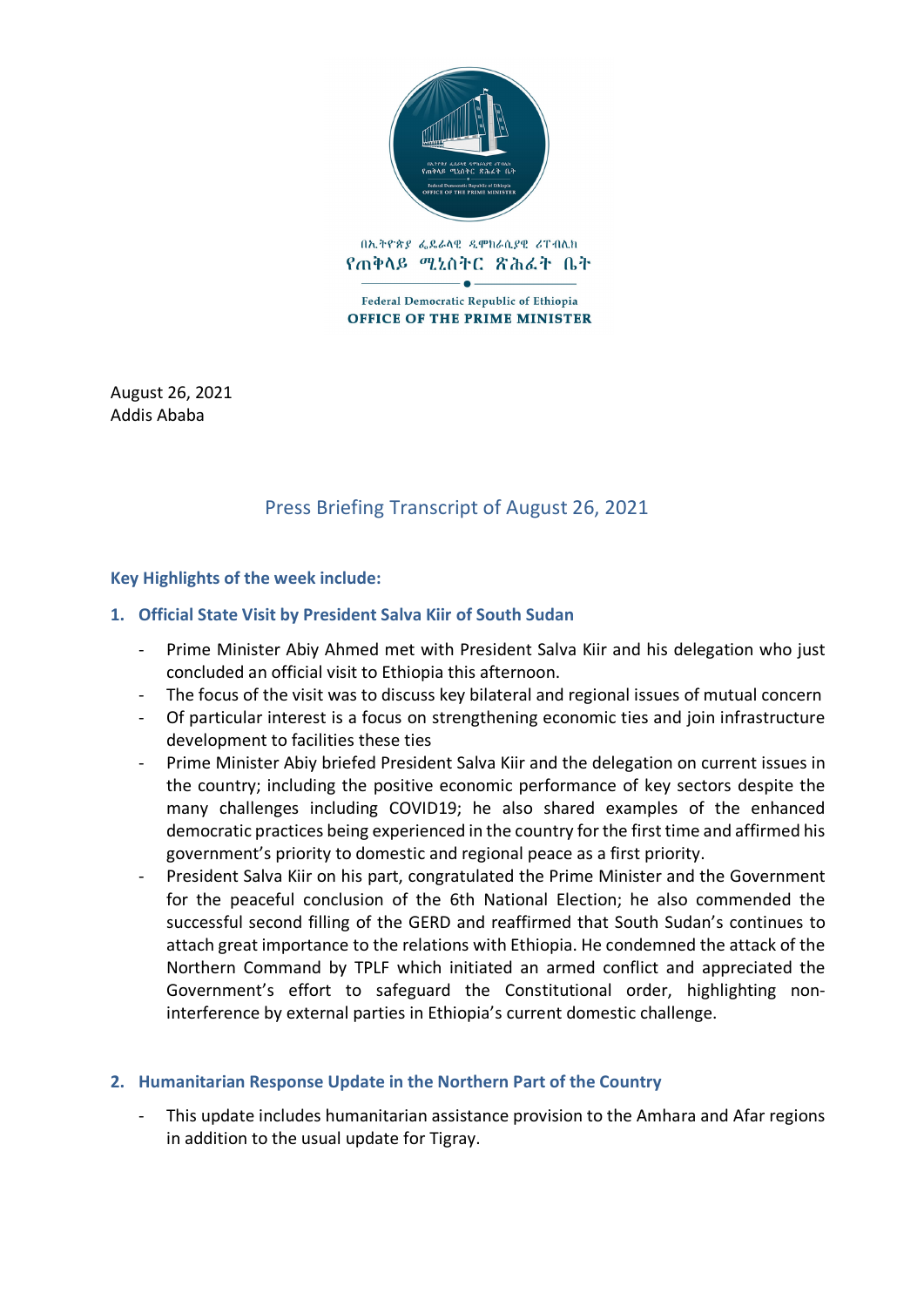#### **Amhara and Afar**

- Due to the terrorist group TPLF's incursions into two other regions, the number of displaced in the Amhara and Afar regions have surpassed 500,000 requiring **urgent** humanitarian assistance to these communities
- It is estimated that 4.5million people have also been affected as a result of these incursions and related destruction
- Resultantly, in addition to the activation of the National Emergency Coordination Centre, Regional ECCs have been activated in Afar & Amhara regions and Emergency Incident Posts installed
- The Fed Government is closely working with Afar leadership, elders and the community at large to facilitate smooth humanitarian access
- Government has thus far distributed 4,820 quintal food for IDPs in Afar
- WFP allocated three rounds of food distribution to IDPs in Afar and the First round is underway.
- 4,621 qtl of food distributed to 30,939 beneficiaries in the Amhara region
- 2,800 qtl moving to Waghemra zone of Amhara
- 2,000 qtl food delivered to IDPs in Debark
- Partners have also mobilized resources to 60,000 IDPs in Desse. 5,080 qtl distributed to 30 thousand beneficiaries
- **However, the support for the Amhara and Afar regions is still sparse and requires partners to scale up assistance as many lives are equally impacted**
- **Assessment of damages due to the aggression by TPLF is being conducted in Afar and Amhara regions**

## **Tigray**

- On assistance to the Tigray region, as of yesterday August 25, 2021, **457** trucks have been deployed to the Tigray Region with 318 trucks that have already arrived
- Check points have been reduced from seven to three to enable efficient transit of humanitarian assistance
- Initially the government arranged four inlets to Tigray to facilitate humanitarian access. Now three are inaccessible due to attacks by TPLF forces. A corridor, still with intermittent access due to attacks, is open through Afar.
- Food and non-food items plus agricultural inputs and fuel include aid deployment items by around 20 partners providing humanitarian assistance to the Tigray region.
- More than 59million birr (more than 1million USD) has been transferred by partners between July 14 to August 14 to the region
- Provision of agricultural supplies (seeds and fertilizer) has continued after the humanitarian ceasefire through partners
- Unfortunately, service to Eritrean refugees in Tigray region disrupted putting the lives of tens of thousands at stake
- Orchestrated and heinous attacks on Eritrean refugees in Tigray by TPLF forces; TPLF targeted Shimelba, Hitsats, Mai-aini and Adi-harush camps. Looted, many abducted and killed